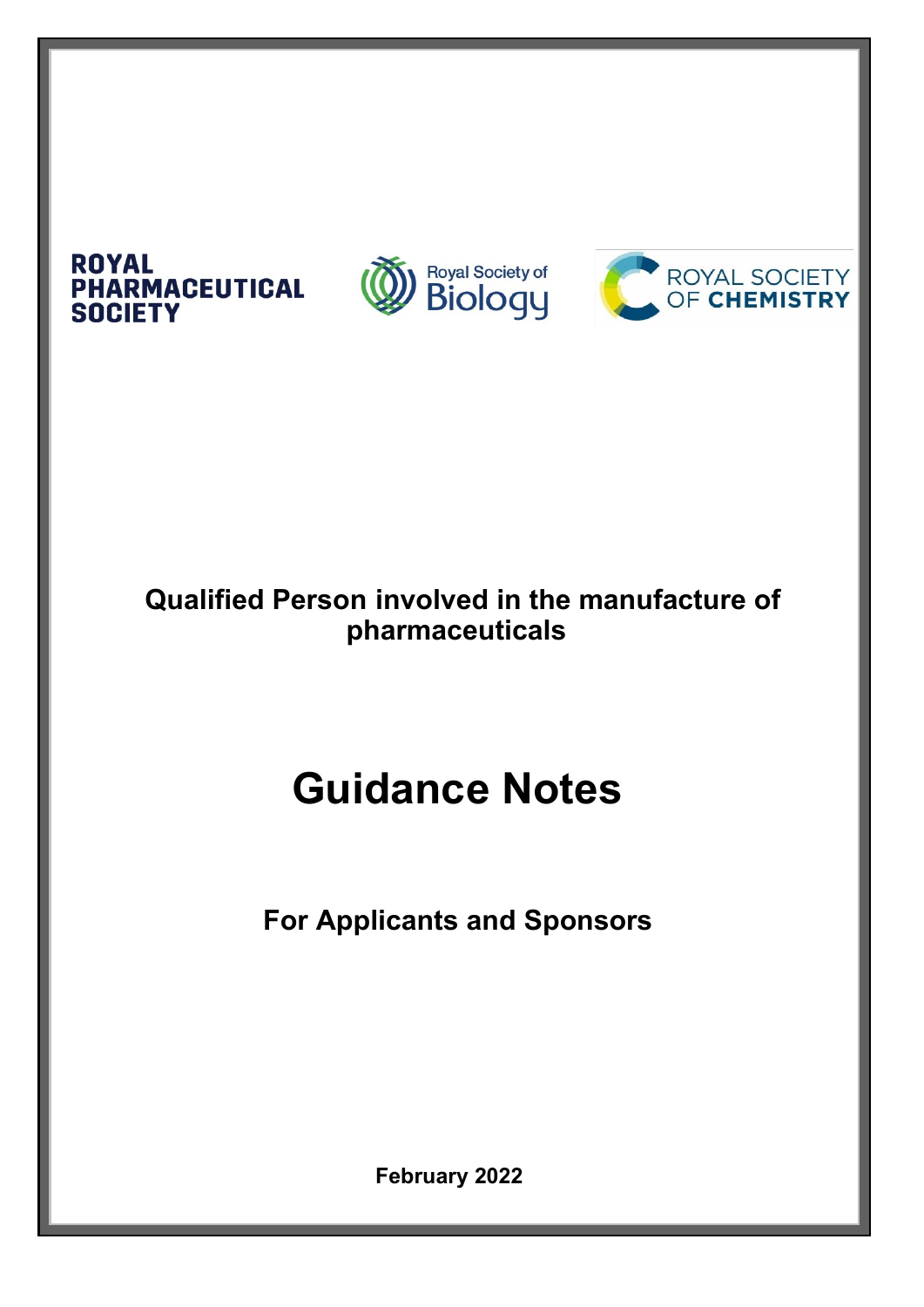### Contents

| 2.0   | Applying for assessment for QP eligibility by the permanent provisions (Category A)4 |  |  |
|-------|--------------------------------------------------------------------------------------|--|--|
| 2.1   |                                                                                      |  |  |
| 2.2   |                                                                                      |  |  |
| 2.3   |                                                                                      |  |  |
| 2.4   |                                                                                      |  |  |
| 2.5   |                                                                                      |  |  |
|       |                                                                                      |  |  |
|       |                                                                                      |  |  |
|       |                                                                                      |  |  |
| 2.6   |                                                                                      |  |  |
| 2.6   |                                                                                      |  |  |
| 2.6.1 |                                                                                      |  |  |
|       |                                                                                      |  |  |
| 3.0   |                                                                                      |  |  |
|       |                                                                                      |  |  |
|       |                                                                                      |  |  |
|       |                                                                                      |  |  |
|       |                                                                                      |  |  |

| <b>Reason for issue</b> | Corrected the title for an additional knowledge requirement (active<br>substances and excipients) in section 2.6. |
|-------------------------|-------------------------------------------------------------------------------------------------------------------|
| <b>Issue date</b>       | February 2022                                                                                                     |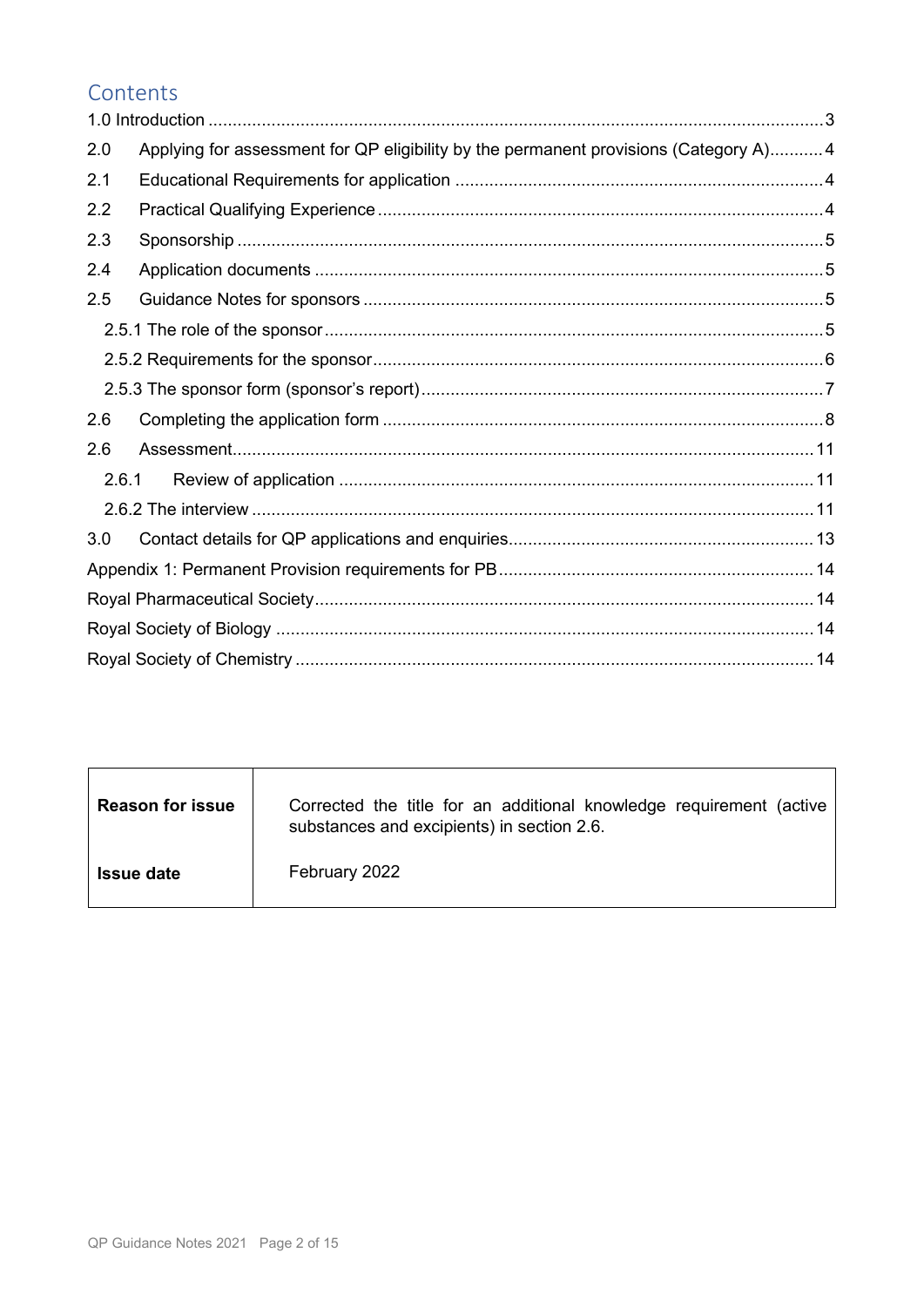#### <span id="page-2-0"></span>**1.0 Introduction**

To assure patient safety, the manufacture and distribution of pharmaceutical products is highly regulated within the UK. The Qualified Person (QP) must ensure that all legislative obligations are fully satisfied before any product is certified and released for sale or supply in countries where manufacturing has occurred or where the product will be distributed.

A QP must have a comprehensive knowledge of all current and forthcoming UK and European legislation relating to the manufacture, storage and supply of licensed medicinal products (human and veterinary), Investigational Medicinal Products and the interpretation of the law and guidance. Legislation is subject to regular update and details of major changes can be found in FAQs published on the Royal Pharmaceutical Society, the Royal Society of Biology or the Royal Society of Chemistry websites – hereafter called the Joint Professional Bodies (JPB) or individual Professional body (PB).

The QP fulfils certain minimum conditions of qualification and experience. These conditions are detailed in section 2.1. It should be noted that no existing single first degree or other qualification awarded in the United Kingdom meets the conditions of the Study Guide in full. For any queries regarding your qualifications contact the QP Officer in your PB.

Applications are normally made under the permanent provisions of the UK legislation. These are referred to as category A applications. However, in certain specific cases an application may be made under the transitional arrangements. Applicants who wish to make an application under these arrangements should contact the QP Officer in their professional body in the first instance for further details.

Each of the three PBs has responsibility for maintaining a register of its members eligible to act as QP.

Dates given in these Guidance Notes are derived from the Directives or the UK legislation and are not open to amendment or re-negotiation on the part of the professional bodies or their individual members. The applicant and their sponsor(s) should also refer to the PB FAQ which are updated regularly and used to provide additional clarification and guidance.

**Registration by the PB under these arrangements does not necessarily ensure that nomination as a Qualified Person in respect of any particular manufacturer's authorisation will be accepted by the Licensing Authority.**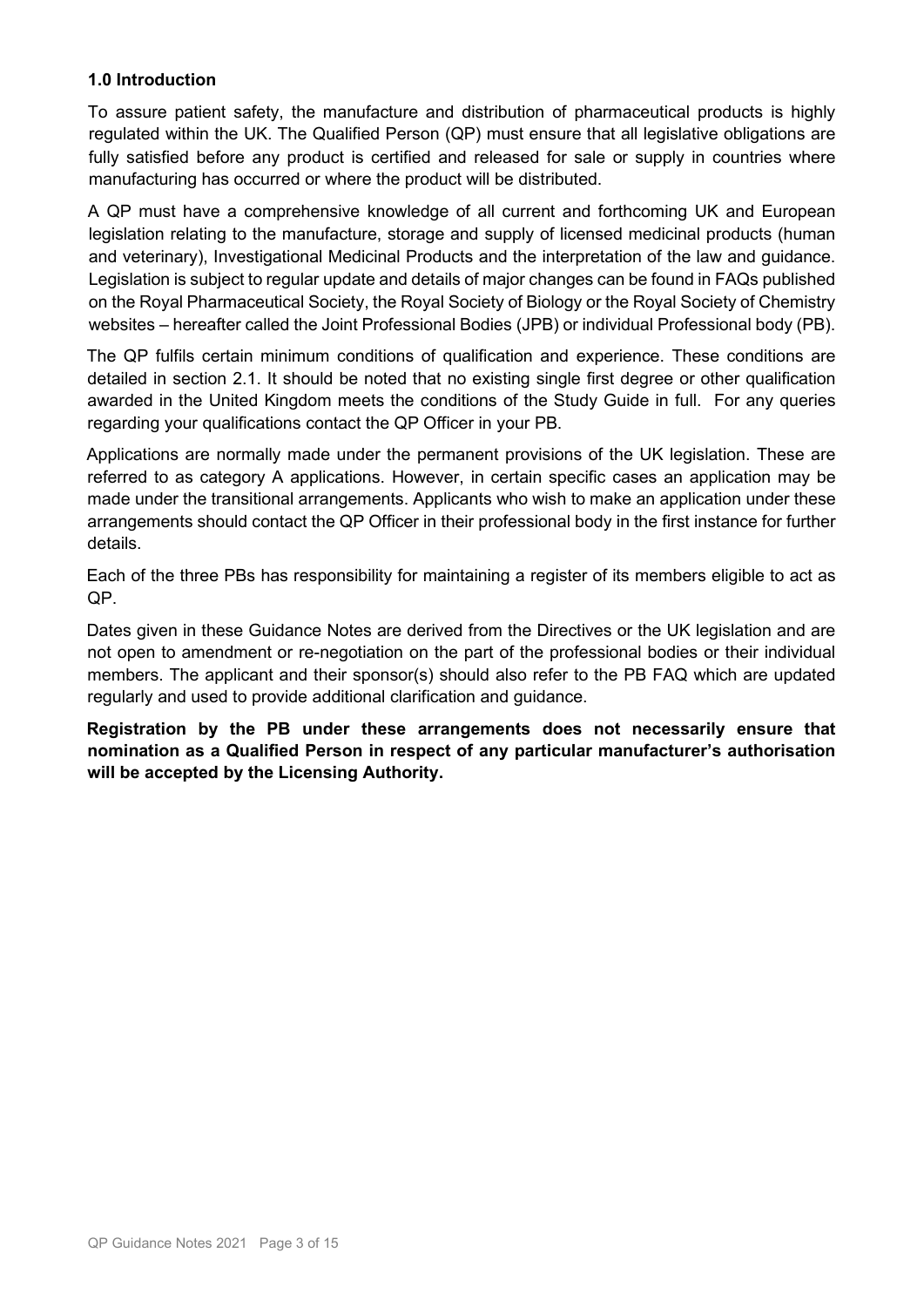#### <span id="page-3-0"></span>**2.0 Applying for assessment for QP eligibility by the permanent provisions (Category A)**

#### <span id="page-3-1"></span>**2.1 Educational Requirements for application**

The following educational requirements for a QP are detailed in UK Statutory Instruments, "The Human Medicines Regulations 2012", No. 1916, Schedule 7, Part 1 Paragraphs 2, 3 and 4.

A degree, diploma, or other formal qualification in:

- pharmacy;
- medicine;
- veterinary medicine;
- chemistry;
- pharmaceutical chemistry and technology
- biology

A qualification satisfies the requirements of this Part if it is awarded on completion of a university course of study, or a course recognised as equivalent by the Member State in which it is studied, which—

• includes the core requirements listed below; and extends over a period of at least three years of theoretical and practical study of the degree, diploma or formal qualifications listed above.

The core subjects to be covered in the degree, diploma, or other formal qualification must include at least the following core subjects:

- experimental physics;
- general and inorganic chemistry;
- organic chemistry;
- analytical chemistry;
- pharmaceutical chemistry, including analysis of medicinal products;
- general and applied medical biochemistry;
- physiology;
- microbiology;
- pharmacology;
- pharmaceutical technology;
- toxicology; and
- pharmacognosy.

If the original degree, diploma, or other formal qualification does not cover these core subjects then gaps in the original degree, diploma, or other formal qualification may be supplemented by additional educational courses.

Eligibility based on these educational requirements will be assessed as part of a QP application. Applicants who do not meet these education eligibility requirements will not be invited for a viva and may still be charged the full application fee.

Each of the PB has stipulated the educational and experience requirements which are available on the PB website and also available in Appendix 1.

#### <span id="page-3-2"></span>**2.2 Practical Qualifying Experience**

In addition, the applicant is expected to be able to demonstrate the application of this knowledge through experience. The candidate must be able to demonstrate practical experience for at least two years (one year for Pharmacists), in one or more undertakings authorised according to UK medicines' legislation or legislation originating in the EU to manufacture medicinal products, or to manufacture investigational medicinal products for clinical trials. The practical experience must be undertaken in the UK or in an EU member state and be in the activities of qualitative analysis of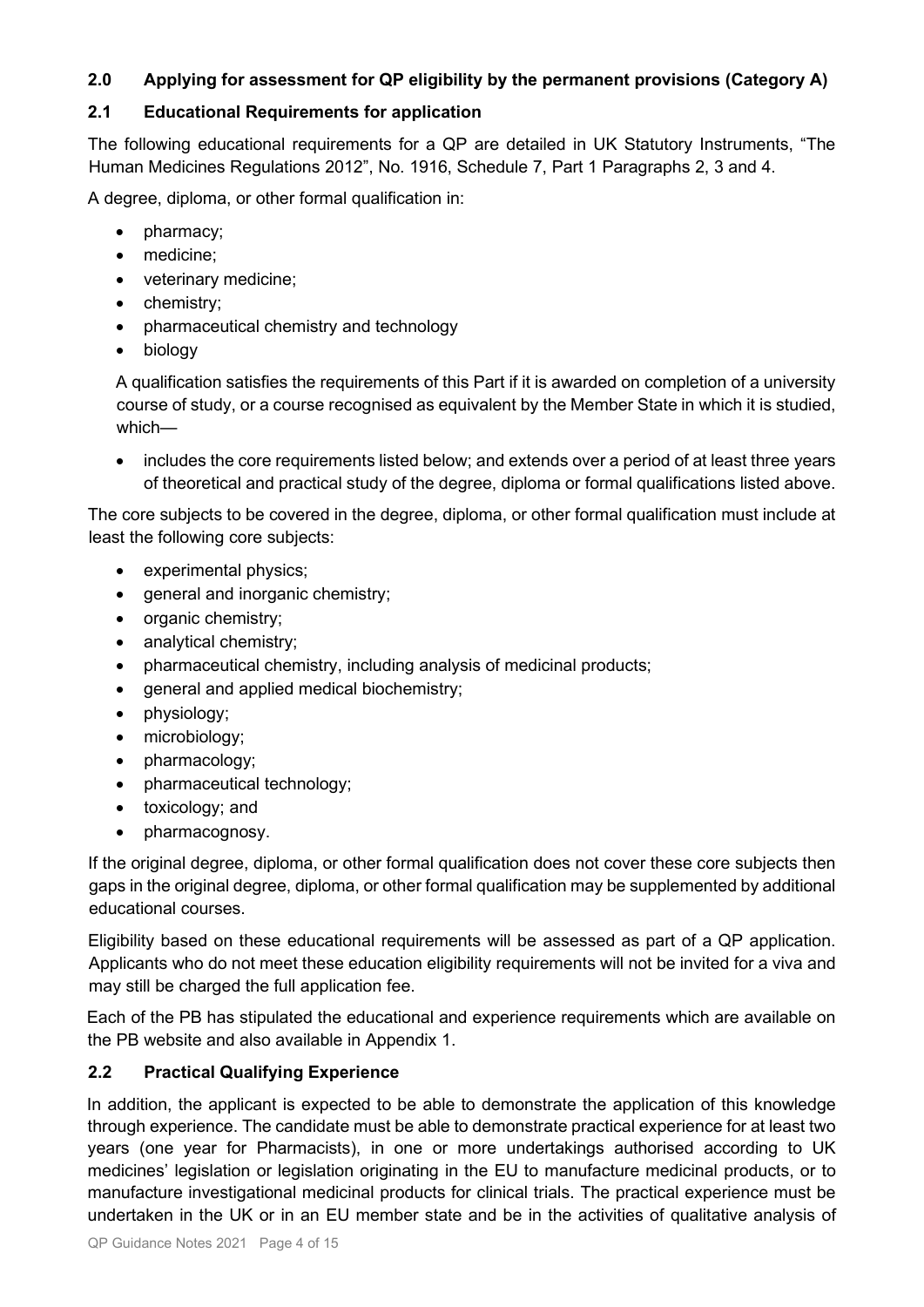medicinal products, of quantitative analysis of active substances and of the testing and checking necessary to ensure the quality of medicinal products.

The practical experience recorded under the sections of the Study Guide should be reflective of the certifying QP role. While experience gained solely through roles such as auditing, project management and computerised systems is valuable it does not reflect the wider responsibilities of the QP and so should supplement rather than replace core experience. Applicants should also consider that there is a necessary induction and learning curve in a role and therefore consider exceeding the one- or two-year minimum experience requirements if the time spent in roles is short.

Whilst visit to other manufacturing sites may be useful in gaining a wider perspective on how other QPs operate under different quality systems, these site visits do not qualify towards the practical experience required under the study guide. The core experience must be gained by practical hands on experience working in a manufacturing facility or a licensed contract testing laboratory.

#### <span id="page-4-0"></span>**2.3 Sponsorship**

The applicant must have a sponsor who must be a member of a PB. Ideally the sponsor should be a practising QP, named on a UK MIA and or MIA-IMP, who has known the applicant professionally for the qualifying period of experience required. If this is not possible, the applicant may use a QA line manager provided that the sponsor's report is countersigned by the QP named on the UK MIA / MIA-IMP.

The sponsor is expected to:

- confirm the experience requirement,
- confirm that you have adequate knowledge of the subjects covered in the Study Guide, or supervise the acquisition of that knowledge to the required state of competency

Support from the sponsor is essential to the applicant's success and they must be able to allocate sufficient time to ensure that the applicant is fully prepared for your application. The sponsor should act as a mentor and should support training and advise the candidate when they are ready to apply for assessment. The expectation is that the sponsor must have regular meetings with the QP applicant to prepare them for the viva. The sponsor should refer to the Study Guide and ensure that they are able to verify that the applicant has the necessary skills, knowledge, practical experience and personal attributes to act as a QP.

If the applicant obtained their qualifying experience in more than one establishment a sponsor's report is needed for each period of experience.

#### <span id="page-4-1"></span>**2.4 Application documents**

The applicant should refer to the Study Guide and QP Code of Practice before downloading the documents from their PB's website (refer to Section 3).

The documents are:

- Guidance Notes for Applicants and Sponsors (this document)
- Registration Form

The application form and sponsor form will be sent to applicants upon receipt and approval of a registration form. The purpose of the registration form is to allow the professional body to check that applicants have the appropriate qualifications, professional body membership level and sponsor(s) to apply for Qualified Person eligibility.

#### <span id="page-4-2"></span>**2.5 Guidance Notes for sponsors**

#### <span id="page-4-3"></span>**2.5.1 The role of the sponsor**

The role of the sponsor at the start of and during the QP's training plus subsequent application for admission to the register is an important element of the process. Sponsorship should only be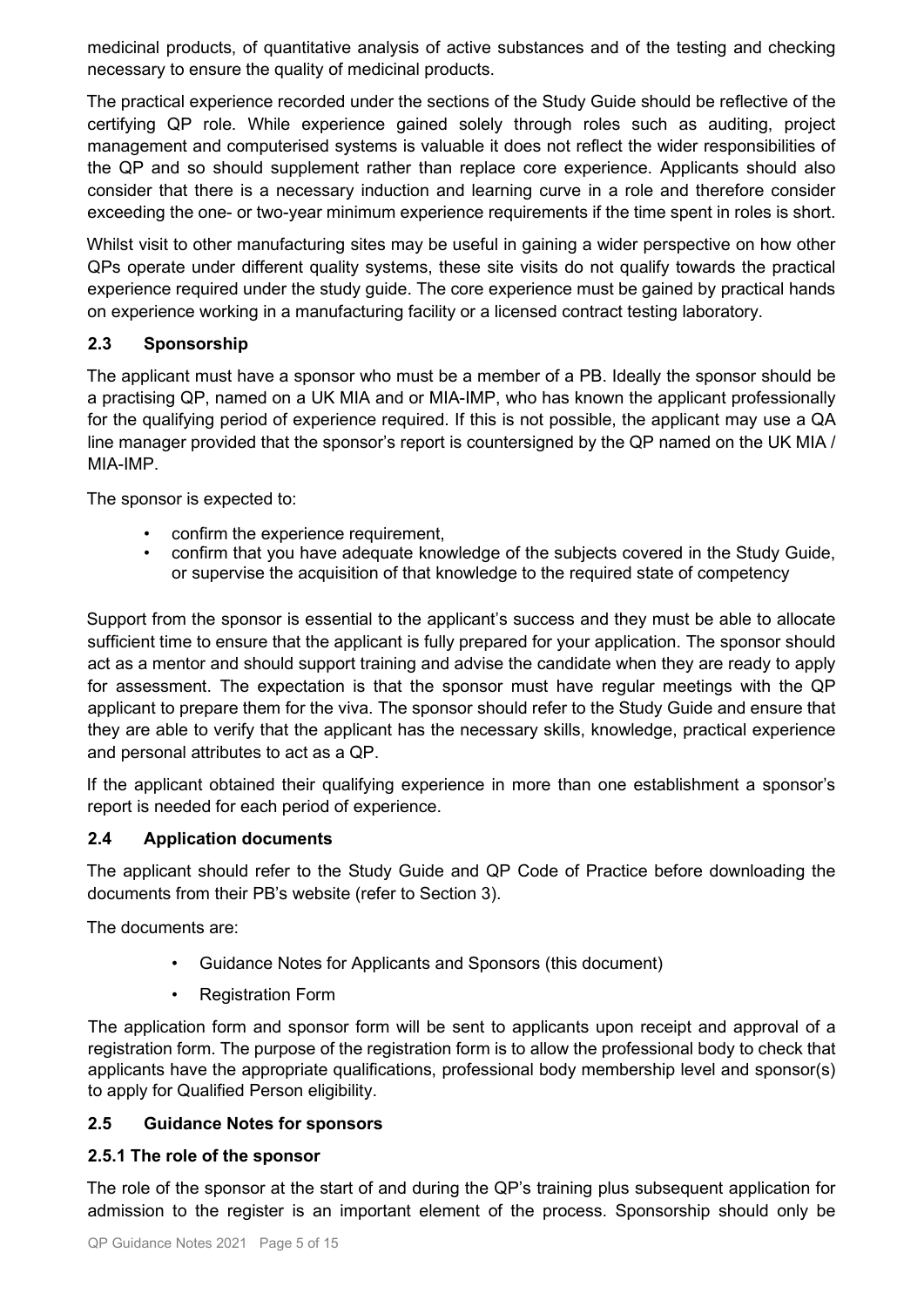undertaken after careful consideration of the role and responsibilities involved. The JPB expectation is that the sponsor acts as a mentor and have regular interaction with the applicant.

The application form and the sponsor's form provide documented evidence of the applicant's background as a first step in the assessment process. A well prepared and presented application provides the assessors with a good first impression of both the applicant and the sponsor.

The sponsor has responsibilities not only to the applicant but also to the PB who consider applications from aspiring QPs. If the prospective sponsor requires any further advice on fulfilling the role they should refer to their own PB.

#### <span id="page-5-0"></span>**2.5.2 Requirements for the sponsor**

The sponsor must be a member of a PB, (the Royal Pharmaceutical Society, the Royal Society of Biology or the Royal Society of Chemistry). The sponsor should be a practising QP who has known the applicant for the qualifying period of experience required. If this is not possible, an applicant may use a QA line manager provided that the sponsor's report is countersigned by the QP acting for the activities in which the applicant is engaged.

The sponsor has a duty to:

- the applicant;
- the applicant's employer;
- the inspection authority;
- their own professional body;
- the general public.

The sponsor should:

- have wide knowledge and experience of pharmaceutical manufacturing, quality assurance and Good Manufacturing Practice.
- be thoroughly conversant and up to date with the legal framework (UK and EU);
- understand the relationship of the professional bodies with the MHRA and the VMD;
- understand the role and responsibilities of the QP, including the Code of Practice;
- understand the Study Guide and the practical experience requirements;
- possess a wide view of the pharmaceutical business from Research and Development through Production to Marketing and Distribution;
- be an excellent communicator and possesses good inter-personal skills; and
- have very good contacts in and outside the company.

Before agreeing to act, the sponsor should have formed an impression of the applicant's ability to make difficult ("grey area") decisions and to withstand the pressures that are inevitably associated with the professional duties and responsibilities of a QP. The role of the sponsor is to act primarily as a **guide** or **mentor** who can assist the aspiring QP by:

- providing guidance and direction on the course of study and acquisition of experience. This should happen well in advance of the applicant submitting the application and follow the journey of training and gaining experience towards application for viva. This may therefore extend over a number of years.
- assisting in organising a programme of practical experience both inside and outside the site on which the applicant is based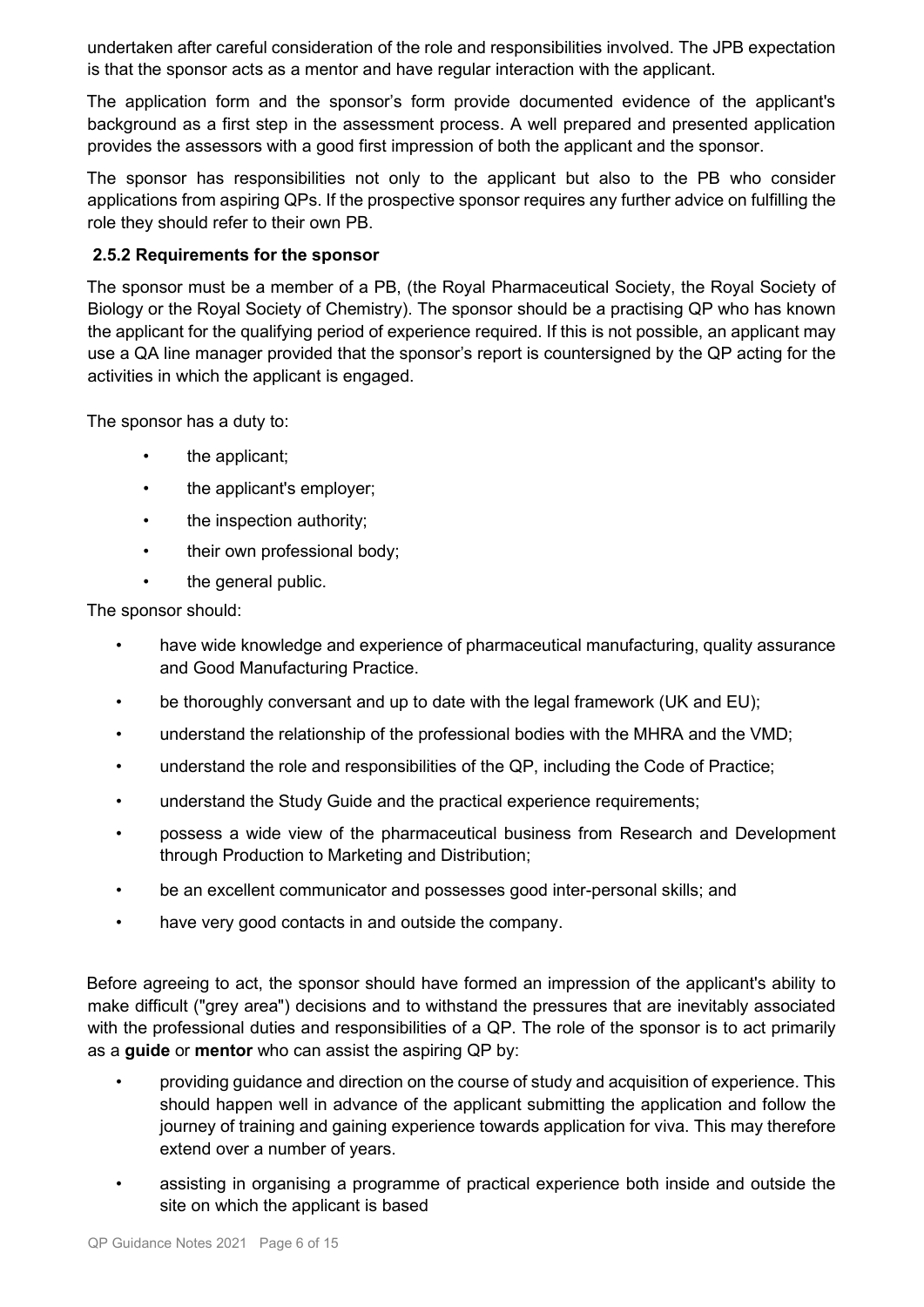- meeting regularly to monitor and review progress, offer advice and answer questions;
- encouraging good record keeping against an agreed programme of training covering both knowledge requirements and practical experience requirements;
- arranging introductions to key personnel in and outside the company; and
- exposing the applicant to external influences such as:
	- o inspections;
	- o supplier arrangements;
	- o contractors;
	- o distributors; and
	- o customers.

The above list is not exhaustive and the sponsor needs to be familiar with the breadth and depth of the study guide to ensure that the applicant is prepared for their interview against the requirements of the Study Guide and that they experience some practice questioning, particularly on scenariotype situations, before assessment.

#### <span id="page-6-0"></span>**2.5.3 The sponsor form (sponsor's report)**

The completed sponsor form must be submitted to the appropriate PB with the application. An application will not be reviewed without the sponsor's report. The report should record pertinent additional information only and should not duplicate that of the applicant.

The report is a key part of the sponsor's input and it is not sufficient to simply provide a declaration of belief that an applicant complies with the requirements. It should be a **critical** and **honest evaluation** of the applicant's **technical** and **professional knowledge**. It should also include information on the applicant's **personal attributes**, including their strengths and weaknesses or areas for development.

The form requires a description and examples of the applicant's ability that covers, but is not limited to, the following criteria:

- Ability to achieve good working relationships with persons in other functions within the company
- Communication skills (oral and written)
- Assertiveness
- Flexibility and open mindedness
- How the applicant operates under pressure
- Planning and organising skills
- Professional ethics and integrity
- Reliability
- Problem solving skills
- Any special achievements

It is important to address each of these points, and reports which do not, will either be returned for clarification, which may delay the application or lead to the rejection of the application.

The sponsor must also confirm that the applicant has gained the relevant experience under a full Manufacturer's/Importers Authorisation and must provide the qualifying Manufacturer's/Importers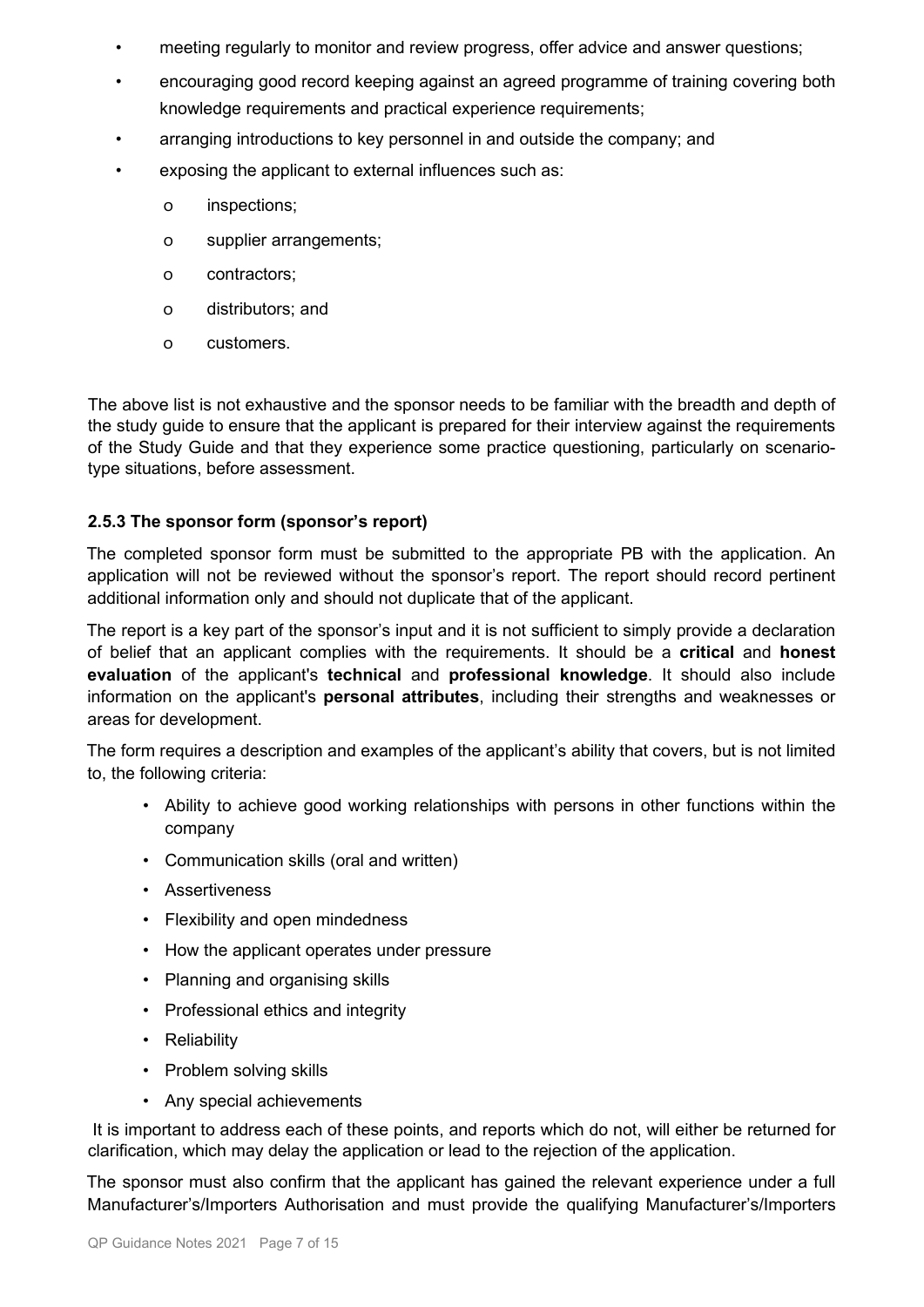Authorisation number and issue date. The confirmation must cover the period for which the applicant is claiming their qualifying experience. The sponsor can only provide a report for the time for which they have direct experience of the applicant's work. If an applicant's qualifying experience is made up of time in more than one establishment or covers sponsorship by more than one QP, a separate sponsor's report is required for each period. The application documents require further details on the sponsor's relationship to the applicant in respect of employment during their qualifying period of experience.

The sponsor must also sign each part of sections 8 and 9 of the application form where indicated, to confirm that you have reviewed the application and that the contents are accurate. If there are parts of the form where the sponsor cannot confirm experience, for example, if the applicant is describing work done in a different facility, the limitations should be listed on the sponsor's form.

The submission of an inaccurate or misleading report will be regarded by the professional bodies as professional misconduct.

The sponsor's report shall remain confidential to the JPBs.

Should your qualifying experience not be from your current role, you will also be expected to provide a sponsor form from your current employer.

#### <span id="page-7-0"></span>**2.6 Completing the application form**

All sections of the Application Form need to be completed. As it provides the assessors with a "first impression", the quality and clarity of the application form is very important and all pertinent information should be included. The form and any supplemental information should be reviewed in full by both the applicant and the sponsor prior to submission. Incomplete or deficient forms will be returned, and progression of the application will be delayed. The applicant should be ready for assessment at the time of application. **If the applicant requires any reasonable adjustment or special access arrangements, it is helpful to let the QP officer know at the time of your application.**

#### **Section 1: Name and contact information**

Enter the address, telephone number and email address you wish your PB to use for correspondence. Please provide an alternative email and telephone number for the very rare occasion when urgent contact is needed before the interview.

#### **Section 2: Membership**

Specify which PB the applicant belongs together with the membership number and designatory letters.

#### **Section 3: Category of application**

Confirm the category under which the application is being made and any previous application.

#### **Section 4: Qualifying experience**

State the area of expertise (the types of products and processes for which the qualifying experience is being claimed). Please refer to the Study Guide.

State the employer(s) and the dates worked which satisfy the practical experience requirements. Please also provide the number and date of issue of the Manufacturer's/Importers Authorisation (s) under which these requirements were satisfied. Please ensure that the dates cover the whole period of experience required (one or two years for RPS applicants, two years for RSB and RSC applicants).

If your experience was gained part-time, or you were working part-time on appropriate activities under the Manufacturer's/Importers Authorisation and part-time on other activities (non- licensed products or activities not covered by the licence, for example R&D), you should count it pro-rata.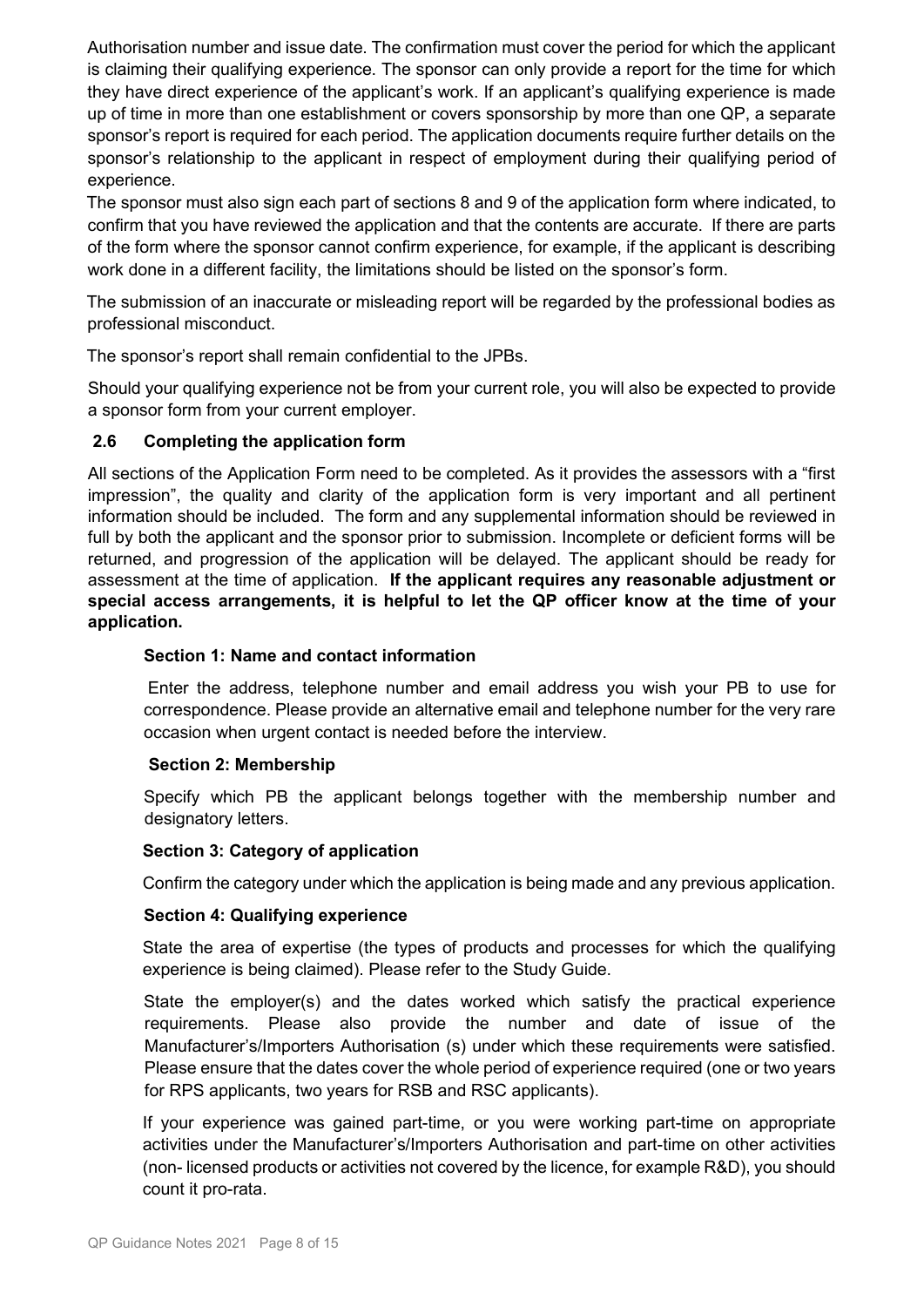If you work for a "virtual" company which holds a Manufacturer's/Importers Authorisation but contracts out part or all of the manufacturing process, in principle this would meet the legal requirements for QP application, however, you should explain how the practical requirements of the Study Guide have been met.

#### **Section 5: Employment**

Enter the applicant's job title, the name and address of the current or most recent employer and a daytime telephone number. A brief explanation of the job function is useful as this is not always clear from the job title.

#### **Section 6: Education and training**

Provide details of post-A-level or other post-18 educational qualifications and training, and of any other study relevant to the role of the QP. Please provide dates (dd/mm/yy) together with copies of any result letters or certificates, signed by the sponsor to verify that they are true copies. Do not send original certificates as these are not returned.

#### **Section 7: Professional experience**

Give a complete statement of employment since graduation or over the relevant period whichever is the shorter. Please provide (with dates  $-$  mm/yy), for each stage of the applicant's career, an account of the nature of the work and the responsibility involved in each position held. List your key responsibilities for each job and describe the range of products and processes to which these responsibilities are applied.

The responsibility levels should be stated as A, B, or C:

- A = The person 'named' on the licence as being responsible for the activity,
- B = working under the direct supervision of the 'named' person,
- C = working in direct collaboration with the 'named' person.

Employment not in licensed activities should be included, as although this does not contribute towards the licensed practical experience requirements, it may have provided valuable additional relevant knowledge and experience.

#### **Sections 8 and 9: Study Guide Knowledge requirements**

This section is to demonstrate that the applicant is equipped with the knowledge and understanding needed to act as a QP. The descriptions of practical experience should be related to the specific areas as outlined in the Study Guide. The extent to which the applicant can satisfy (i) the knowledge, and (ii) the experience to satisfy the requirements of the Study Guide. The applicant should discuss the content of these sections with their sponsor. It is important to focus on the applicant's knowledge and experience and not document their understanding of the underlying principles. These sections of the form should be written against the Study Guide and applicants and sponsors should ensure that experience documented in each section is relevant to the corresponding section of the Study Guide.

Applicants are advised to start on the application form well before you intend to apply as use of both the form and the Study Guide is useful to identify gaps in your knowledge and experience in time to fill them before application.

#### **Section 8: Foundation knowledge elements**

- Pharmaceutical law and administration;
- The role and professional duties of a Qualified Person; and
- Pharmaceutical Quality Systems.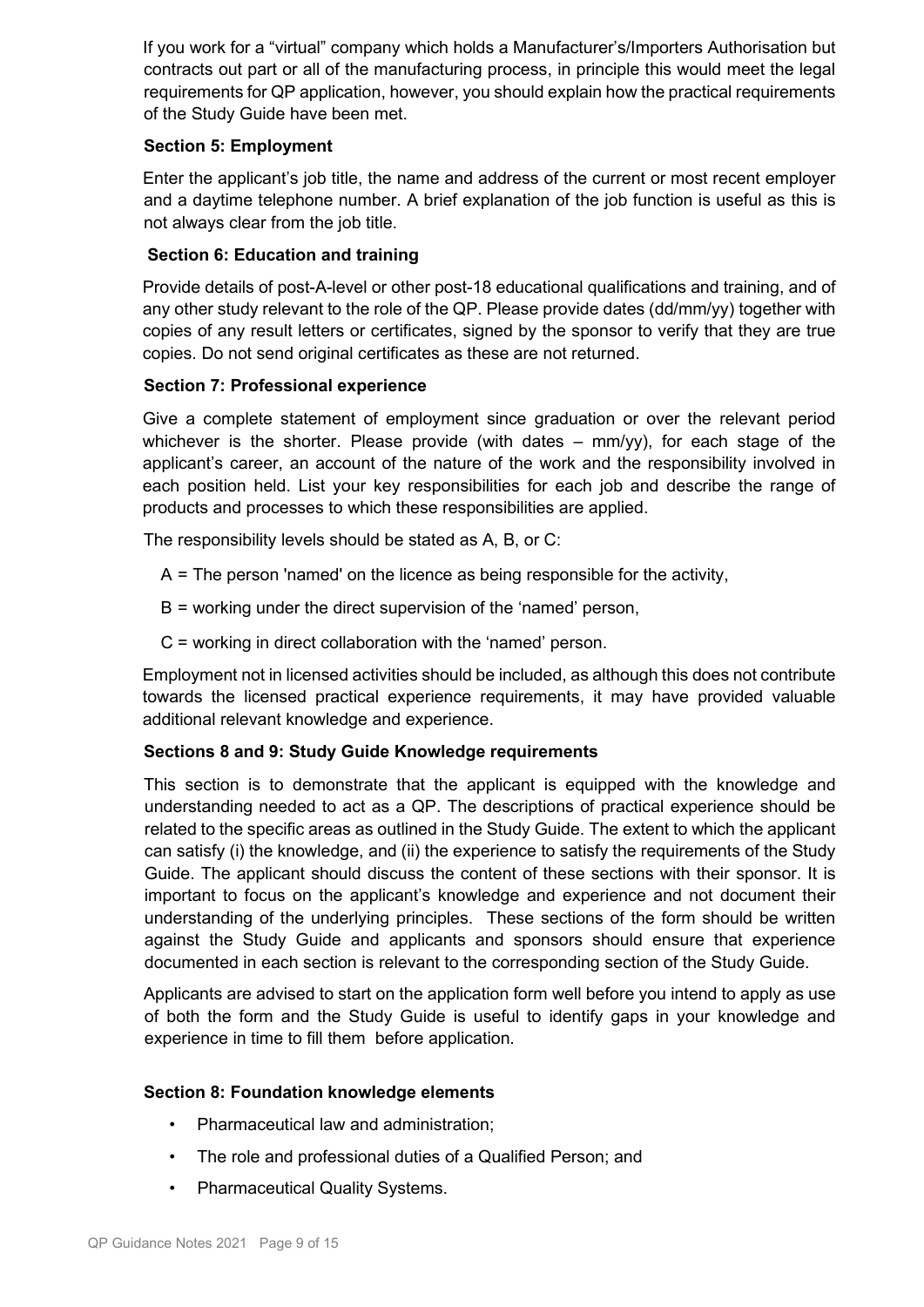#### **Section 9: Additional knowledge requirements**

- Mathematics and statistics:
- Medicinal chemistry and therapeutics:
- Pharmaceutical formulation and processing;
- Pharmaceutical microbiology;
- Analysis and testing;
- Pharmaceutical packaging;
- Active substances and excipients; and
- Investigational medicinal products.

#### **Education**

- Give the course dates (mm/yy to mm/yy or for short courses dd/mm/yy), a brief account of the content of the course and what the applicant gained from it in relation to their knowledge and understanding of the Study Guide.
- If the course was not recent, indicate how you have kept your knowledge up to date.

#### **Experience**

- Be specific about involvement in activities which demonstrate experience in each section and the degree to which the applicant was involved, e.g. direct or indirectly, via meetings or visits
- Most applicants have more experience in some areas of the Study Guide than in others. If the applicant has not had much direct experience in an area, explain how they gained the necessary knowledge and understanding, for example by attending courses, visits, time spent at a different company to learn about a different activity. Phrases such as "I am aware of…" or "I have an understanding of…", need context. For example, "I have achieved an understanding of the ICH guidelines for method validation whilst employed at YYY where I used the guidelines to develop methods of analysis using HPLC for ZZ products".
- Ensure evidence is relevant. Avoid duplication, although some experience may be relevant to more than one section.

#### **Section 10: Sponsor(s)**

The sponsor's signature is required for each part of sections 8 and 9, and in section 10. Electronic signature by an appropriately qualified system is permitted under special circumstances, please contact your PB QP Officer in advance if you wish to use this flexibility.

The sponsor must be a member of one of the three PBs and should be a QP. If the sponsor is exceptionally not a QP, the sponsor's form should be countersigned by the QP acting for the activities in which you are engaged.

If your qualifying experience has been gained in more than one establishment, then a sponsor's report from each establishment is required to verify the details of this experience.

#### **Section 11: Certification by applicant**

Please sign and date.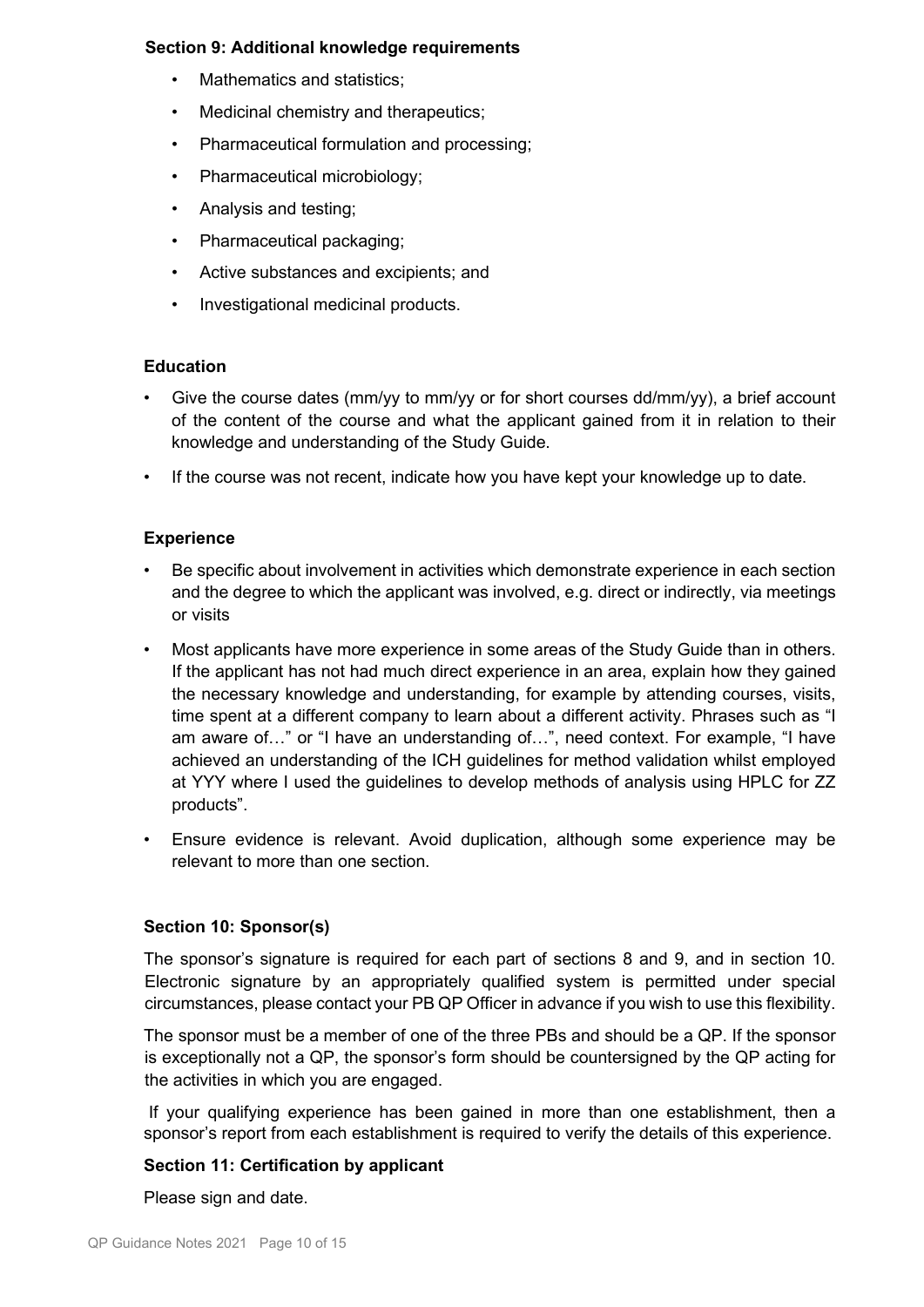#### **Section 12: Fee**

You can pay by cheque, company purchase order (RSC only) or credit card. The current fees are on the PB websites. Application fees are not refundable and are subject to variation without notice, although normally at least two months' notice of any change is given.

#### **Section 13: Completing your application**

There is a checklist at the end of the application form. Your sponsor should review your application form, then you should send your completed application to the QP Officer at your own professional body.

#### <span id="page-10-0"></span>**2.6 Assessment**

Assessment comprises two parts. The applicant submits a written application which is reviewed by the assessors to determine if the applicant has the required qualifying and practical experience described in the Study Guide. Further clarification may be requested by the PB. If this is deemed satisfactory, the applicant will be invited to attend a panel interview.

The interview is normally carried out by a representative from each of the PB and sometimes observers from MHRA, VMD or trainee assessors will be present. At the end of the interview the applicant will be informed whether they have satisfied the assessors and have been recommended for eligibility or not.

#### <span id="page-10-1"></span>**2.6.1 Review of application**

The QP Officer of the applicant's PB will ensure that the application is complete and that the applicant satisfies the requirements for qualifications and membership (see Appendix 1). The application will then be sent to two assessors from the applicant's PB QP Panel of Assessors

The assessors will review the application against the Study Guide to ensure that all requirements are met. If there is insufficient evidence for the assessors to determine whether the knowledge and experience meet the requirements of the Study Guide, they may ask for more information for one or more sections, which will cause a delay. You should send the additional information within **three months** of the request, so that your application remains an up-to-date account of your experience. The additional information must be approved and signed off by a sponsor(s). After this time a new form and fee may be required.

Only when the assessors are satisfied that the knowledge and experience in the application form satisfies the requirements of the Study Guide will they recommend that the applicant is invited for interview. The QP Officer will contact the applicant to agree an interview date. If the applicant has not already done so, the QP officer must be told of any reasonable adjustment or special access arrangements. The PB will usually give you at least 4 weeks' notice of an interview date, although occasionally dates are available at shorter notice. If the assessors consider that the applicant does not meet the requirements of the study guide, the applicant will not be invited for interview. In such circumstances, the QP Officer will contact the applicant with advice on next steps and advise you how to proceed.

#### <span id="page-10-2"></span>**2.6.2 The interview**

The interview will normally be face-to-face at the offices of one of the three professional bodies. In some circumstances the interview may be performed remotely. The PB maintain a joint programme of interviews and will offer the first available date. The applicant will be told the location for the interview which may not be your own PB location.

An interview panel is normally made up of three assessors, one from each PB, and chaired by the assessor from the applicant's PB. The applicant's QP Officer (or delegate) will attend and note the questions. There may also be an observer (usually an assessor in training, or a representative of the MHRA and VMD who regularly observe interviews), who will take no part in the interview or the decision-making process for the outcome of the assessment.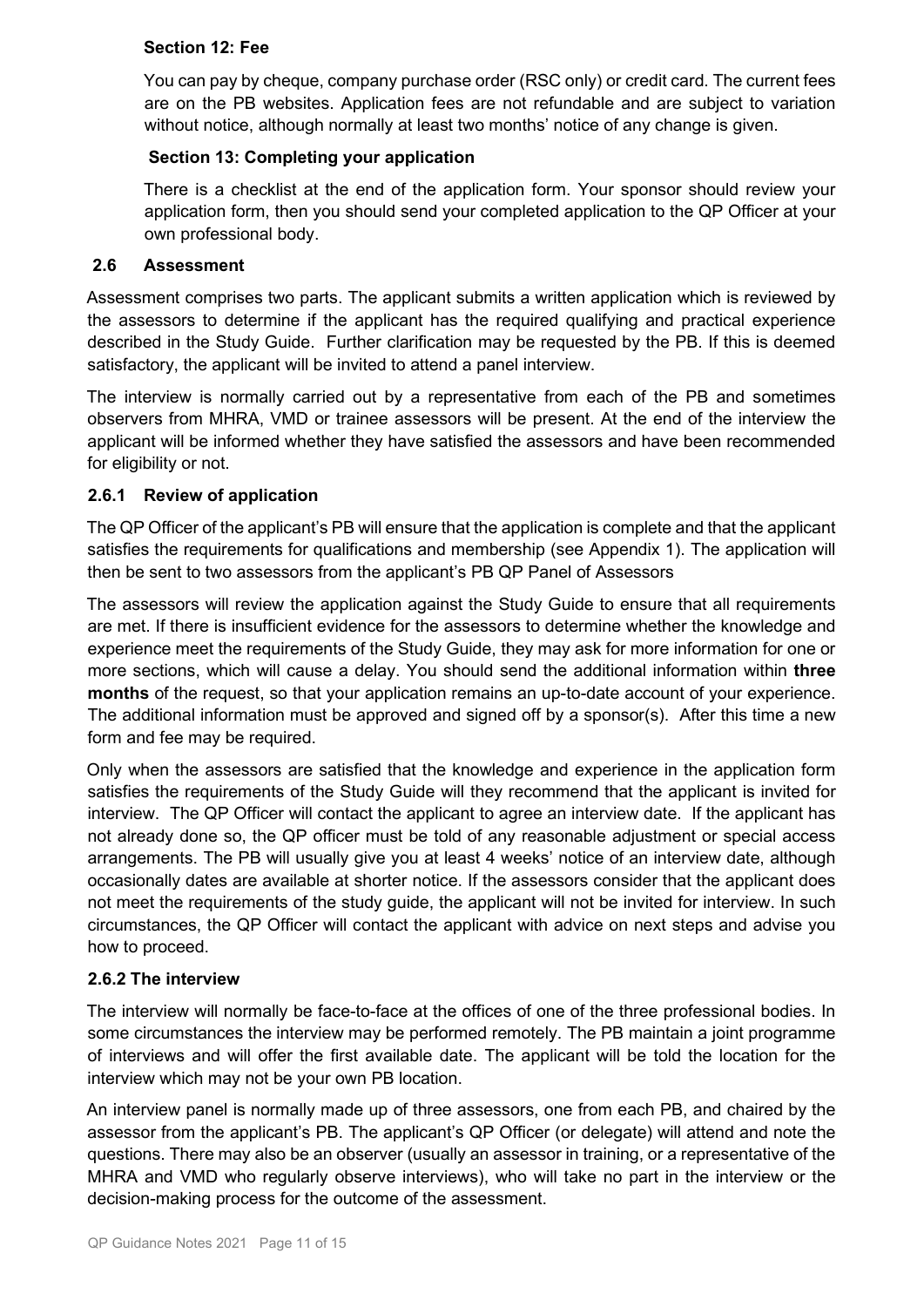The assessment normally lasts 1 to  $1\frac{1}{2}$  hours. The applicant is provided with paper and a pen and encouraged to make use of these. The assessors will ask fact-based and scenario questions and inform the applicant of the outcome after the interview. The interview is not recorded.

If the assessors are satisfied that the applicant meets the requirements of eligibility, the applicant can be nominated to the Register of Eligible QPs of the PB. The QP Officer will confirm the outcome in a letter after the interview and a certificate will be sent in due course.

If the assessors are not satisfied, they will outline the reasons and advise on next steps such as particular activities to enhance knowledge and experience and may suggest an approximate time that this might take. This will be confirmed in a letter. The applicant can reapply and with the new application form, sponsors report and fee, evidence should be provided that the assessor's concerns as documented in the letter have been addressed in addition to any other activities.

If you wish to appeal against the process of your assessment, you should contact the QP Officer of your own PB. **An appeal must be made within 28 days of the date on your result letter.** After 28 days on request to the QP Officer the chair of your assessment can have a meeting, typically virtually, with the sponsor to provide further detail and insight into the interview and the next steps.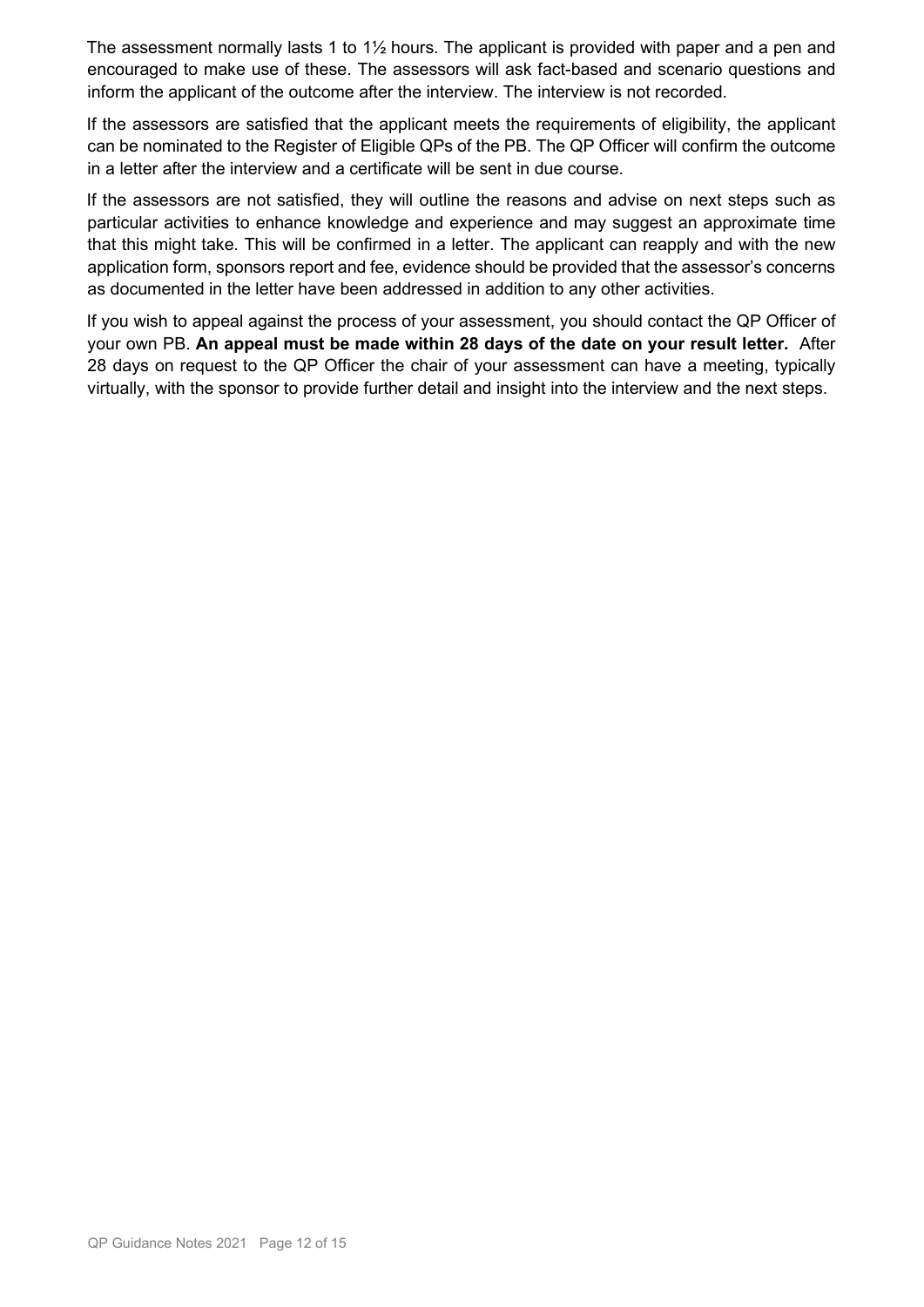#### <span id="page-12-0"></span>**3.0 Contact details for QP applications and enquiries**

For more information or specific queries about the application process, please refer to the websites of each PB or contact a QP Officer:

#### **RPS**

QP Officer Science and Research Team Royal Pharmaceutical Society 66-68 East Smithfield London E1W 1AW

Tel: 020 7572 2737 Email: QPOfficer@rpharms.com Website: [https://www.rpharms.com/development/education-training/training/qualified-persons-a](https://www.rpharms.com/development/education-training/training/qualified-persons-a-guide)[guide](https://www.rpharms.com/development/education-training/training/qualified-persons-a-guide)

#### **RSB**

QP Officer Royal Society of Biology 1 Naoroji Street London WC1X 0GB

Tel: 020 3925 3440 Email: qp@rsb.org.uk Website:<https://www.rsb.org.uk/careers-and-cpd/registers/qualified-person>

#### **RSC**

QP Officer Royal Society of Chemistry Thomas Graham House 290-292 Science Park Milton Road Cambridge CB4 0WF

Tel: 01223 432141 Email qp@rsc.org Website: <https://www.rsc.org/careers/cpd/practising-scientists/qp-pharmaceutical/>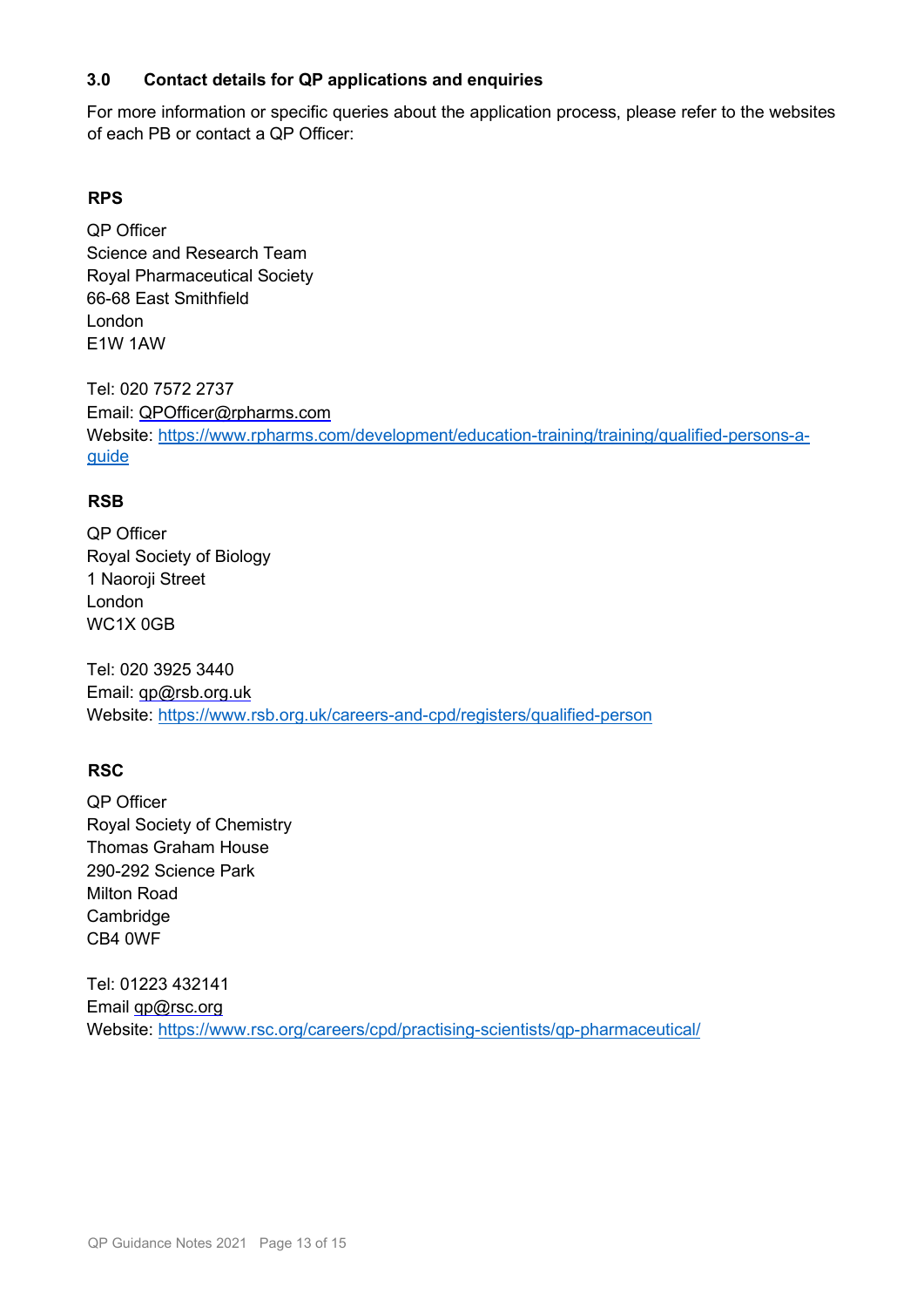#### <span id="page-13-1"></span><span id="page-13-0"></span>**Royal Pharmaceutical Society**

The requirements of the permanent provisions which relate to a pharmacist or a pharmaceutical scientist are:

- (i) Member or Fellow or Associate or Pharmaceutical Scientist member of the Royal Pharmaceutical Society who qualified on the basis of a formal course of study lasting not less than three years full-time or equivalent. In certain circumstances, Pharmaceutical Scientist membership might not be sufficient and therefore potential applicants should check with the QP Officer that their qualifications meet the eligibility requirements.
- (ii) At least two years' relevant experience in one or more undertakings which are authorised to manufacture medicinal products. The practical experience must be in the activities of qualitative analysis of medicinal products, quantitative analysis of active substances and the testing and checking necessary to ensure the quality of medicinal products.

In the UK the normal two year experience requirement is reduced to one year in the case of pharmacists who have been registered in Great Britain or Northern Ireland since the five year period of education and training leading to registration is considered to be equivalent to a five year university course as specified in UK legislation or legislation originating in the EU. Confirmation from the Royal Pharmaceutical Society of the acquisition of the body of knowledge which is described in a joint Study Guide prepared by the Royal Pharmaceutical Society, the Royal Society of Biology and the Royal Society of Chemistry.

#### <span id="page-13-2"></span>**Royal Society of Biology**

The requirements of the permanent provisions which relate to a biological scientist are:

- (i) Either a Chartered Biologist (CBiol MRSB or CBiol FRSB), or a Fellow (FRSB) or Member (MRSB) or Associate with designatory letters AMRSB who qualified on the basis of a formal course of study lasting not less than three years full-time or equivalent.
- (ii) At least two years of practical experience in one or more undertakings, authorised to manufacture medicinal products. The practical experience must be in the activities of qualitative analysis of medicinal products, quantitative analysis of active substances and the testing and checking necessary to ensure the quality of medicinal products.
- (iii) Confirmation from the Royal Society of Biology of the acquisition of the body of knowledge which is described in a joint Study Guide prepared by the Royal Pharmaceutical Society, the Royal Society of Biology, and the Royal Society of Chemistry.

#### <span id="page-13-3"></span>**Royal Society of Chemistry**

The requirements of the permanent provisions which relate to a chemical scientist are:

- (i) Either a Chartered Chemist (CChem), or a Fellow (FRSC) or Member (MRSC) or Associate Member (AMRSC) who qualified on the basis of a formal course of study lasting not less than three years full-time or equivalent.
- (ii) At least two years of experience in one or more undertakings, authorised to manufacture medicinal products. The practical experience must be in the activities of qualitative analysis of medicinal products, quantitative analysis of active substances and the testing and checking necessary to ensure the quality of medicinal products.